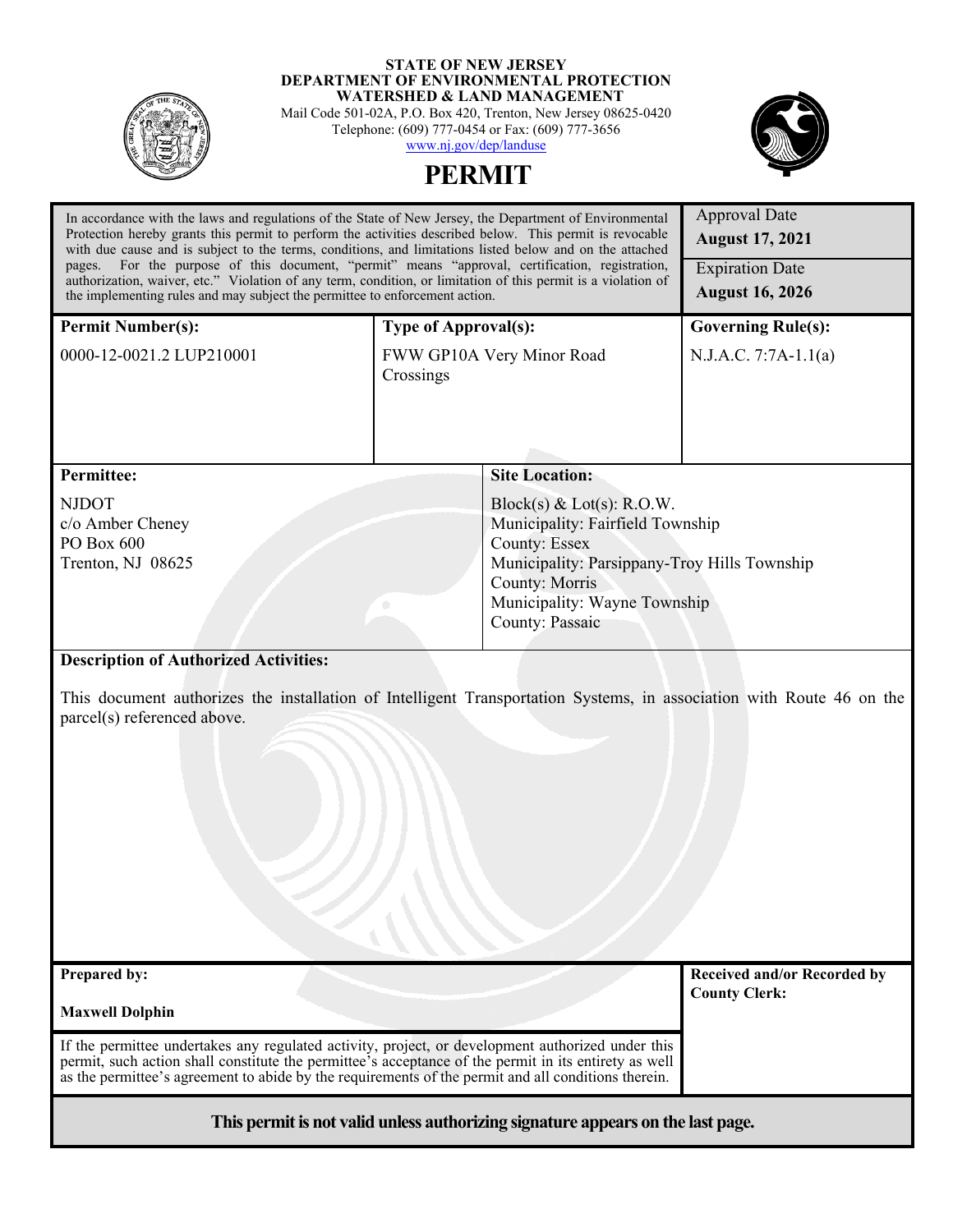## **STATEMENT OF AUTHORIZED IMPACTS:**

The authorized activities allow for the permittee to undertake impacts to regulated areas as described below. Additional impacts to regulated areas without prior Department approval shall constitute a violation of the rules under which this document is issued and may subject the permittee and/or property owner to enforcement action, pursuant to N.J.A.C. 7:7A-19.11

| <b>FWW GP10A Very Minor</b><br><b>Road Crossings</b> | <b>Permanent Disturbance</b><br>(Acres) | <b>Temporary Disturbance</b><br>(Acres) |
|------------------------------------------------------|-----------------------------------------|-----------------------------------------|
| <b>Freshwater wetlands</b>                           |                                         |                                         |
| <b>Transition areas</b>                              | 0.079                                   |                                         |
| State open waters                                    |                                         |                                         |

### **SPECIAL CONDITIONS:**

- 1. The total amount of disturbance associated with this authorization shall not exceed 0.079 acres (3,451 SF) of Exceptional and Intermediate resource value transition area for the installation of Intelligent Transportation Systems as shown on the approved plans.
- 2. The permittee will be responsible for the installation of a sediment barrier around all disturbed soils, which is sufficient to prevent the sedimentation of the remaining wetlands and transition area.

# **STANDARD CONDITIONS:**

- 1. The issuance of a permit shall in no way expose the State of New Jersey or the Department to liability for the sufficiency or correctness of the design of any construction or structure(s). Neither the State nor the Department shall, in any way, be liable for any loss of life or property that may occur by virtue of the activity or project conducted as authorized under a permit.
- 2. The issuance of a permit does not convey any property rights or any exclusive privilege.
- 3. The permittee shall obtain all applicable Federal, State, and local approvals prior to commencement of regulated activities authorized under a permit.
- 4. A permittee conducting an activity involving soil disturbance, the creation of drainage structures, or changes in natural contours shall obtain any required approvals from the Soil Conservation District or designee having jurisdiction over the site.
- 5. The permittee shall take all reasonable steps to prevent, minimize, or correct any adverse impact on the environment resulting from activities conducted pursuant to the permit, or from noncompliance with the permit.
- 6. The permittee shall immediately inform the Department of any unanticipated adverse effects on the environment not described in the application or in the conditions of the permit. The Department may, upon discovery of such unanticipated adverse effects, and upon the failure of the permittee to submit a report thereon, notify the permittee of its intent to suspend the permit.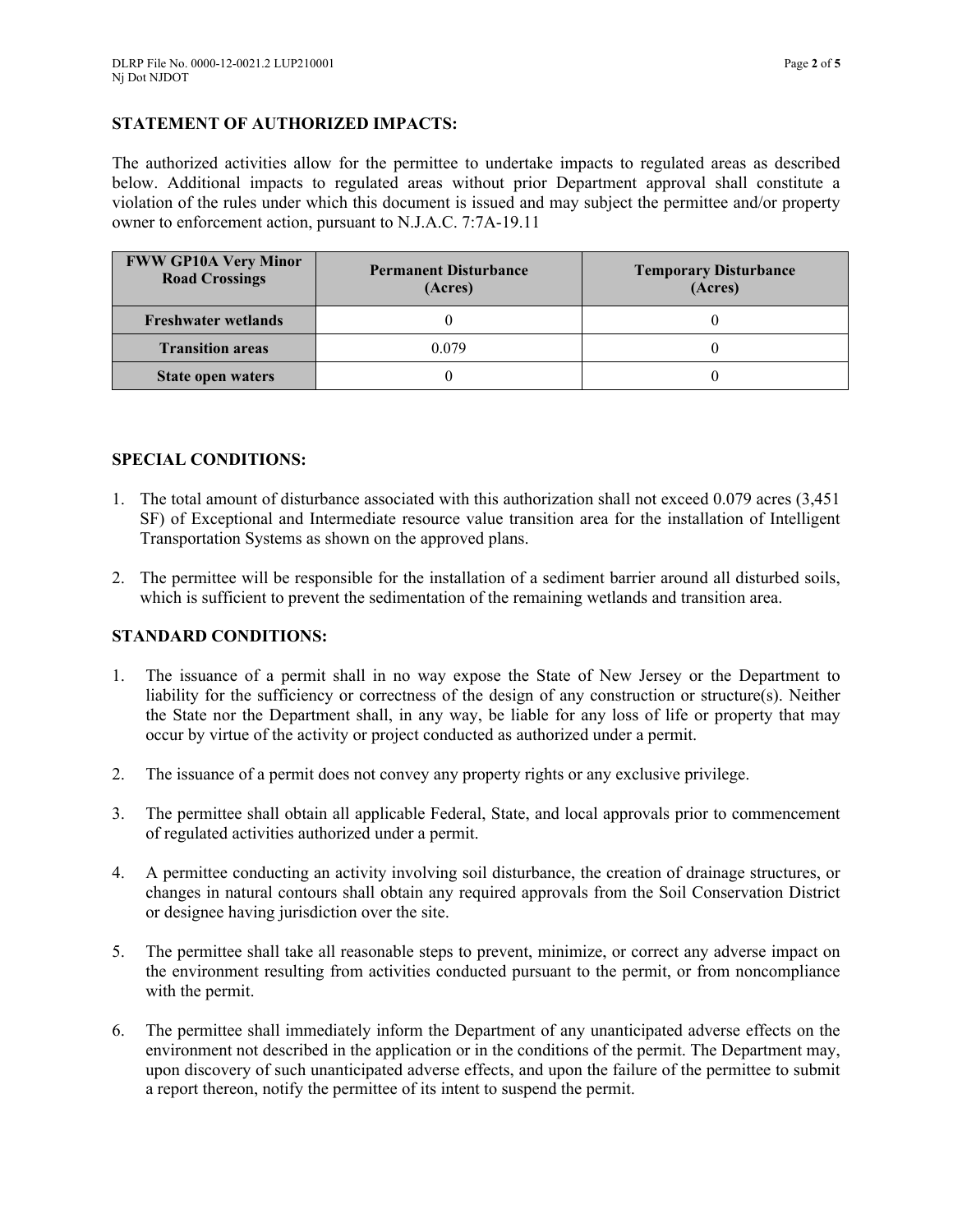- 7. The permittee shall immediately inform the Department by telephone at (877) 927-6337 (WARN DEP hotline) of any noncompliance that may endanger public health, safety, and welfare, or the environment. The permittee shall inform the Watershed  $\&$  Land Management by telephone at (609) 777-0454 of any other noncompliance within two working days of the time the permittee becomes aware of the noncompliance, and in writing within five working days of the time the permittee becomes aware of the noncompliance. Such notice shall not, however, serve as a defense to enforcement action if the project is found to be in violation of this chapter. The written notice shall include:
	- i. A description of the noncompliance and its cause;
	- ii. The period of noncompliance, including exact dates and times;
	- iii. If the noncompliance has not been corrected, the anticipated length of time it is expected to continue; and
	- iv. The steps taken or planned to reduce, eliminate, and prevent recurrence of the noncompliance.
- 8. Any noncompliance with a permit constitutes a violation of this chapter and is grounds for enforcement action, as well as, in the appropriate case, suspension and/or termination of the permit.
- 9. It shall not be a defense for a permittee in an enforcement action that it would have been necessary to halt or reduce the authorized activity in order to maintain compliance with the conditions of the permit.
- 10. The permittee shall employ appropriate measures to minimize noise where necessary during construction, as specified in N.J.S.A. 13:1G-1 et seq. and N.J.A.C. 7:29.
- 11. The issuance of a permit does not relinquish the State's tidelands ownership or claim to any portion of the subject property or adjacent properties.
- 12. The issuance of a permit does not relinquish public rights to access and use tidal waterways and their shores.
- 13. The permittee shall allow an authorized representative of the Department, upon the presentation of credentials, to:
	- i. Enter upon the permittee's premises where a regulated activity, project, or development is located or conducted, or where records must be kept under the conditions of the permit;
	- ii. Have access to and copy, at reasonable times, any records that must be kept under the conditions of the permit;
	- iii. Inspect, at reasonable times, any facilities, equipment, practices, or operations regulated or required under the permit. Failure to allow reasonable access under this paragraph shall be considered a violation of this chapter and subject the permittee to enforcement action; and
	- iv. Sample or monitor at reasonable times, for the purposes of assuring compliance or as otherwise authorized by the Federal Act, by the Freshwater Wetlands Protection Act, or by any rule or order issued pursuant thereto, any substances or parameters at any location.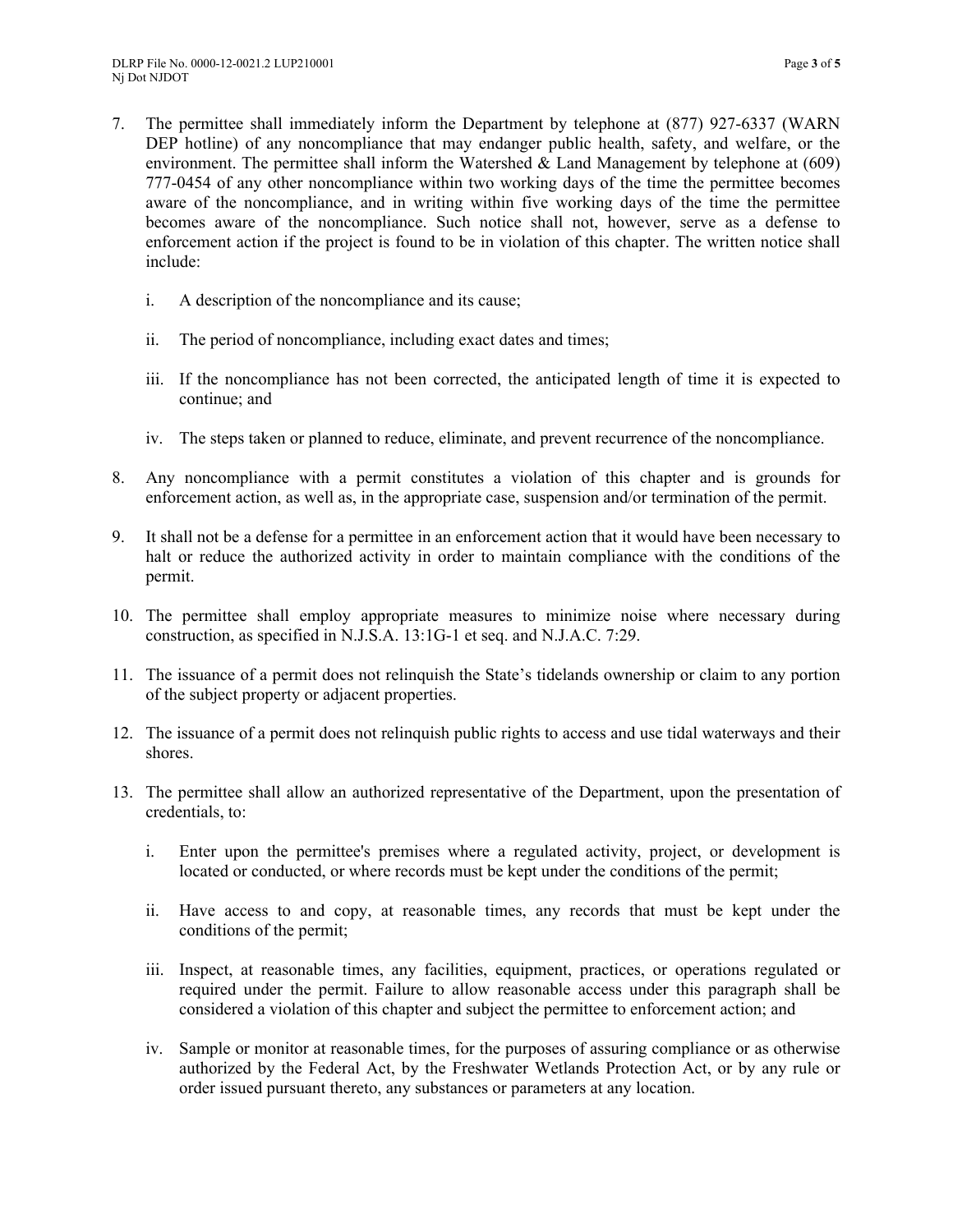- 14. The permittee shall not cause or allow any unreasonable interference with the free flow of a regulated water by placing or dumping any materials, equipment, debris or structures within or adjacent to the channel while the regulated activity, project, or development is being undertaken. Upon completion of the regulated activity, project, or development, the permittee shall remove and dispose of in a lawful manner all excess materials, debris, equipment, and silt fences and other temporary soil erosion and sediment control devices from all regulated areas.
- 15. The permittee and its contractors and subcontractors shall comply with all conditions, site plans, and supporting documents approved by the permit.
- 16. All conditions, site plans, and supporting documents approved by a permit shall remain in full force and effect, so long as the regulated activity, project, or development, or any portion thereof, is in existence, unless the permit is modified pursuant to the rules governing the herein approved permits.
- 17. The permittee shall perform any mitigation required under the permit in accordance with the rules governing the herein approved permits.
- 18. If any condition or permit is determined to be legally unenforceable, modifications and additional conditions may be imposed by the Department as necessary to protect public health, safety, and welfare, or the environment.
- 19. Any permit condition that does not establish a specific timeframe within which the condition must be satisfied (for example, prior to commencement of construction) shall be satisfied within six months of the effective date of the permit.
- 20. A copy of the permit and all approved site plans and supporting documents shall be maintained at the site at all times and made available to Department representatives or their designated agents immediately upon request.
- 21. The permittee shall provide monitoring results to the Department at the intervals specified in the permit.
- 22. A permit shall be transferred to another person only in accordance with the rules governing the herein approved permits.
- 23. A permit can be modified, suspended, or terminated by the Department for cause.
- 24. The submittal of a request to modify a permit by the permittee, or a notification of planned changes or anticipated noncompliance, does not stay any condition of a permit.
- 25. Where the permittee becomes aware that it failed to submit any relevant facts in an application, or submitted incorrect information in an application or in any report to the Department, it shall promptly submit such facts or information.
- 26. The permittee shall submit written notification to the Bureau of Coastal and Land Use Compliance and Enforcement, 401 East State Street, 4th Floor, PO Box 420, Mail Code 401-04C, Trenton, NJ 08625, at least three working days prior to the commencement of regulated activities.
- 27. The permittee shall record the permit, including all conditions listed therein, with the Office of the County Clerk (the Registrar of Deeds and Mortgages, if applicable) of each county in which the site is located. The permit shall be recorded within 30 calendar days of receipt by the permittee, unless